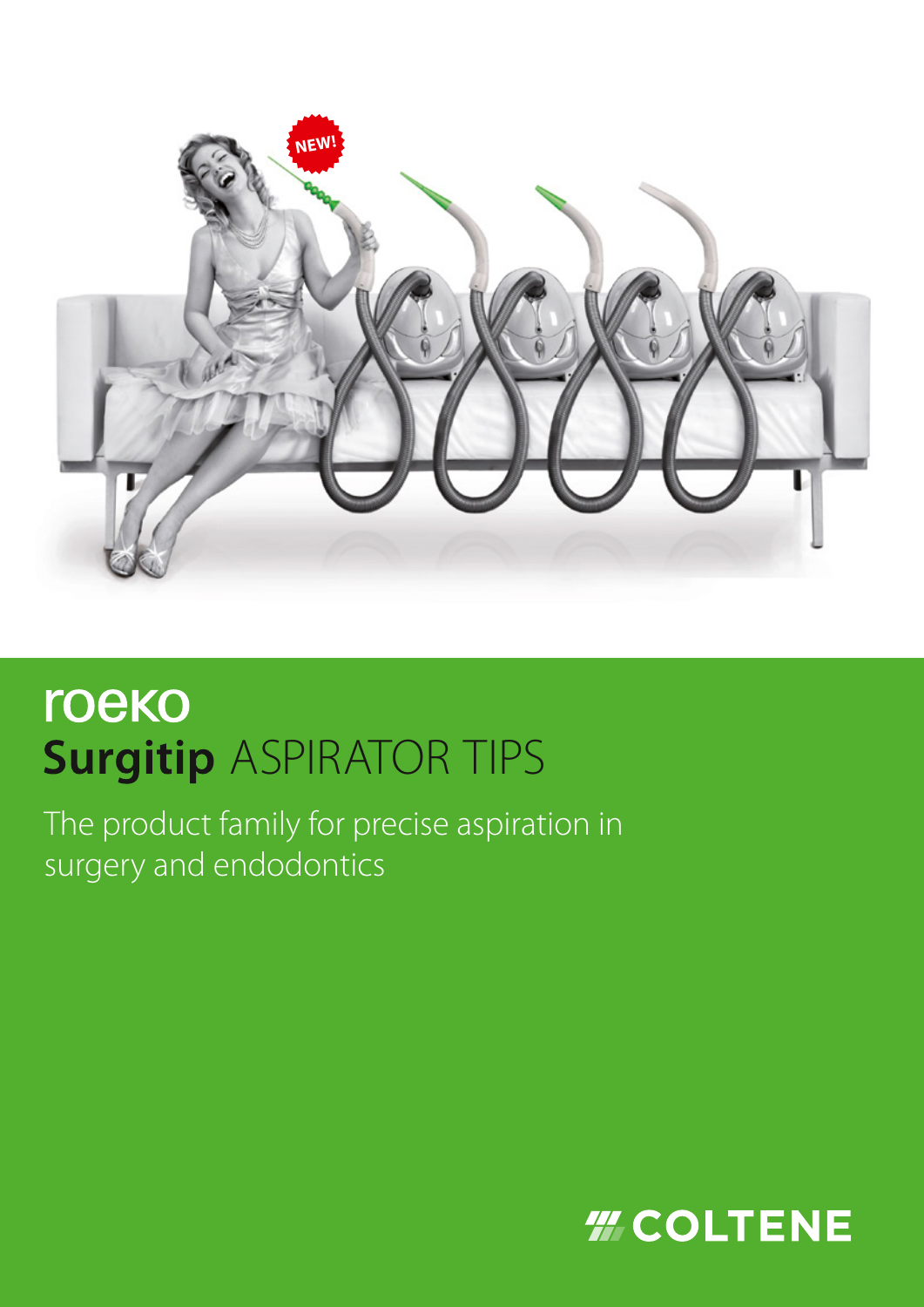

roeko Surgitip Surgitip aspirator tips are proven aids in drying the oral field of treatment in minimally invasive surgery and in aspirating particles. The plastic aspirator tips allow extremely accurate aspiration as the shape and design have been specially developed for working under a microscope or loupe. The tips are ideal because of their hygienic handling and ease of use.

- The green tip provides excellent contrast for precise aspiration
- Open field of view due to the narrow shape and conical tip
- Hygienic and time-saving, being sterile, individually packaged and ready for immediate use
- Various aspirator diameters for a wide range of treatments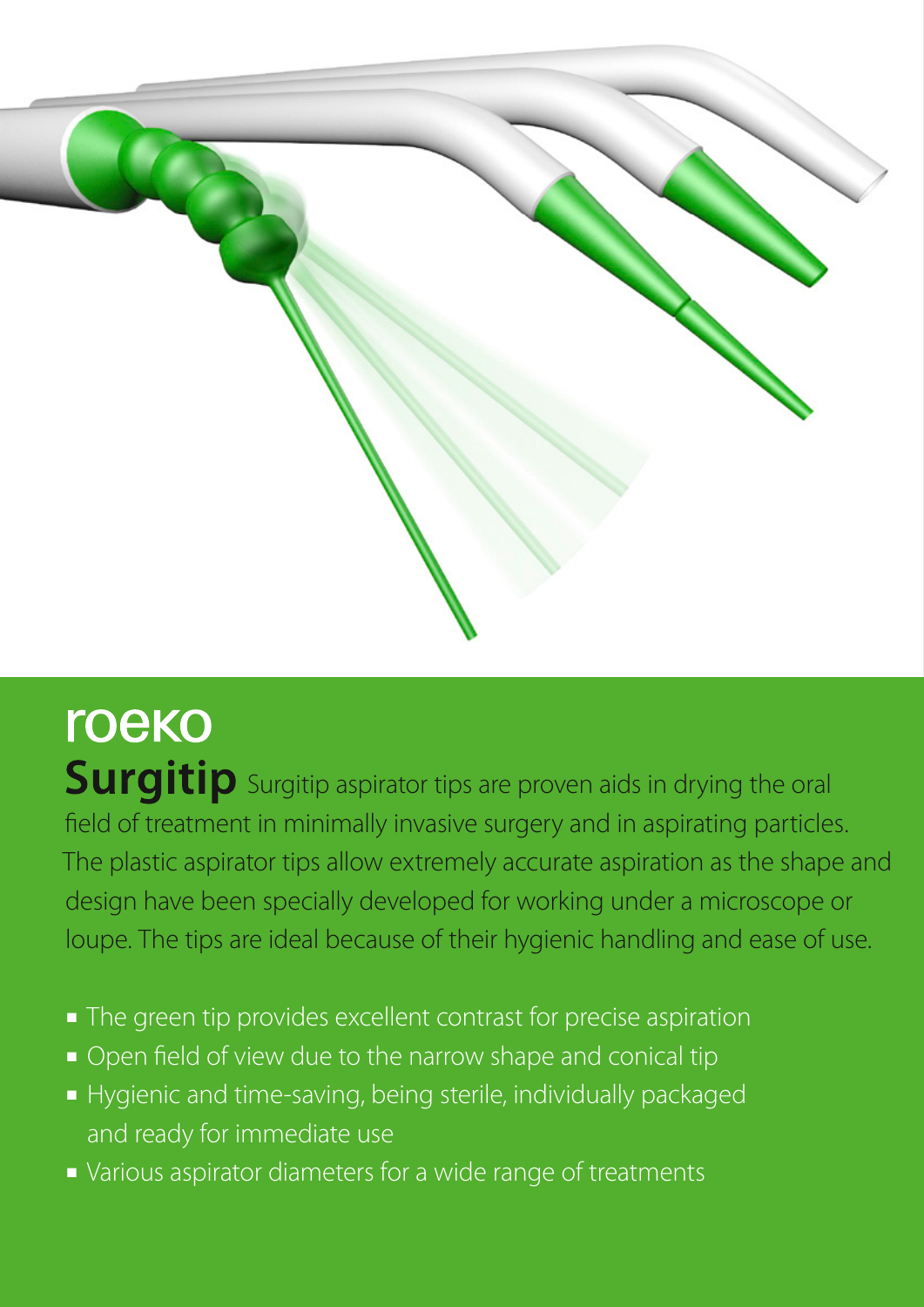### roeko **NEW! Surgitip-endo**

Surgitip-endo is an aspirating tip specially designed to dry root canals. The innovative design of the suction tip allows for a multi-directional flexibility, so it can easily be introduced into hard-to-reach root canals without having to bend the Canal Tip. Aspiration is highly effective at all angles and visibility is not constricted.

Surgitip-endo removes rinsing solutions and moisture quickly and effectively, shortening the drying time considerably. Less paper points are required. However, the use of paper points is recommended to check that the canal is thoroughly dry.

- Specially designed tip for multi-directional flexibility
- Effective aspiration and good canal accessibility
- Canal Tip ISO 60, inner diameter 0.35 mm
- Sterile, individually packaged and ready for use



# roeko **Surgitip-micro**

With its 1.2 mm tip opening, the Surgitip-micro provides aspiration and precision during microsurgical procedures. The tip offers a good grip and is easy to manoeuvre, also making targeted aspiration possible in restricted dental operating environments. Surgitip-micro is sterile, individually packaged and ready for immediate use.



## **roeko Surgitip**

Surgitip is used for surgical procedures that require greater aspiration capabilities. It is available with 2.5 mm and 4.8 mm tip openings. The 4.8 mm tip consists of the bent aspirator tube without the green tip. Surgitip is sterile, individually packaged and ready for immediate use.

# roeko **Aspirator tips**

The non-sterile plastic aspirator tips are ideal for aspiration during non-surgical procedures. The length and shape correspond to those of the sterile 4.8 mm Surgitip. The aspirator tips are available in bulk packs with 100 pieces.

# roeko

# **Double Adapter**

The Double Adapter can be used to connect any ROEKO aspirator tip to standard aspirator systems with ø 11 mm or ø 16 mm tip openings. The Double Adapter is reusable and can be sterilised in the autoclave or chemiclave at up to 134 °C.



ø 2.5 mm

ø 4.8 mm

## **roeko Concorde II**

We recommend the Concorde II for universal aspiration. The plastic aspirator tip gently keeps the tongue and cheek away while aspirating large volumes. The tip made of high quality plastic is reusable and can be sterilised in the autoclave or chemiclave at up to 134 °C.